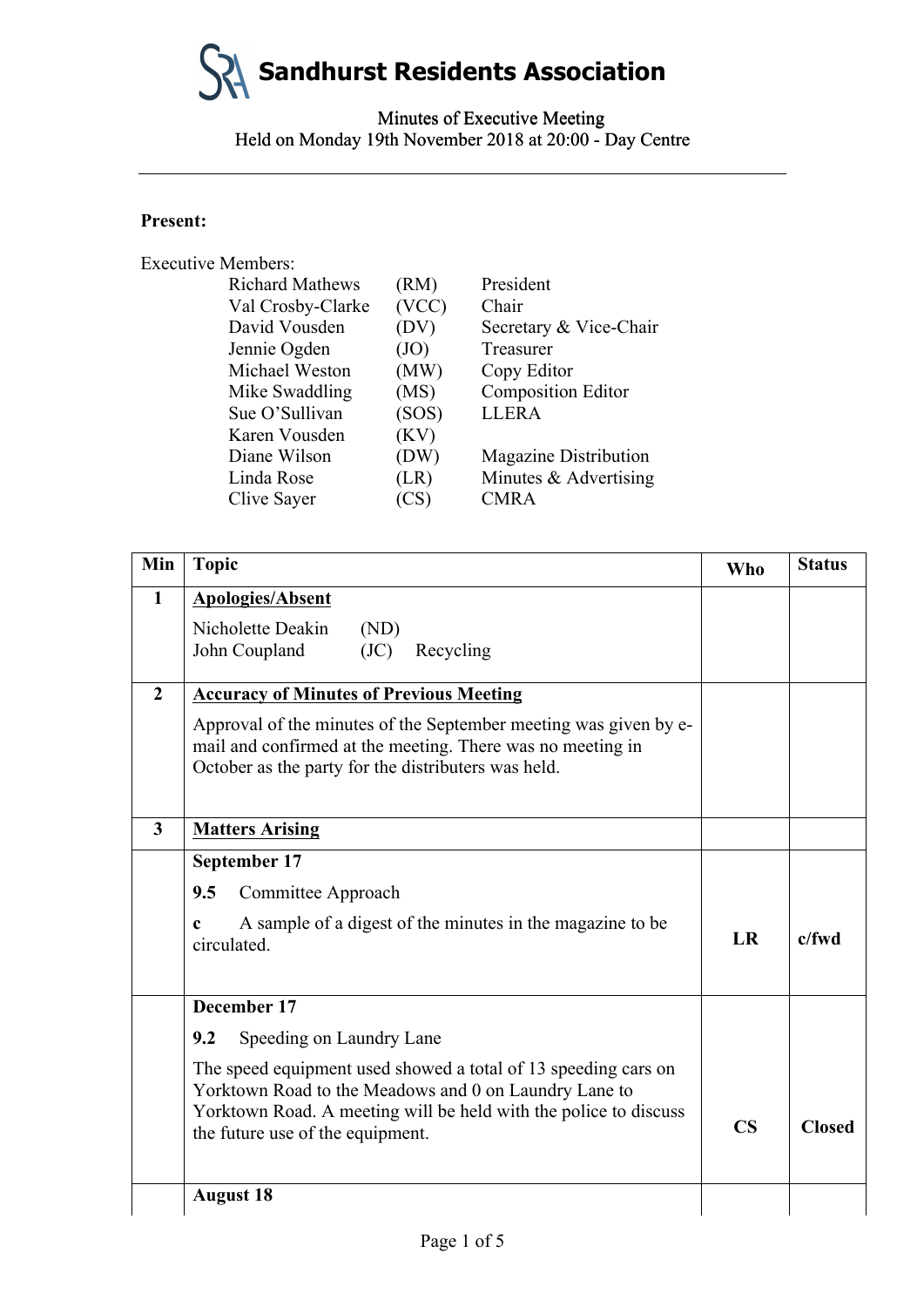

## Minutes of Executive Meeting Minutes of Executive Meeting Held on Monday 19th November 2018 at 20:00 - Day Centre

| Min | <b>Topic</b>                                                                                                                                                                                                                                                                                                             | <b>Who</b> | <b>Status</b> |
|-----|--------------------------------------------------------------------------------------------------------------------------------------------------------------------------------------------------------------------------------------------------------------------------------------------------------------------------|------------|---------------|
|     | Hedgerow in Marshall Road<br>5.1                                                                                                                                                                                                                                                                                         |            |               |
|     | CMRA have requested a donation towards planting and<br>maintaining a hedgerow along Marshall Road.                                                                                                                                                                                                                       |            |               |
|     | The committee decided to circulate a summary document to the<br>absentees and gather opinions and suggestions, with a view to<br>gaining agreement by e-mail, as the next meeting is not until<br>November and this could be too late for the proposed timetable.                                                        | LR         | <b>Closed</b> |
|     | A note of thanks will be sent to Mr Watson.                                                                                                                                                                                                                                                                              | LR         | <b>Closed</b> |
|     | The committee decided by e-mail to make a donation of £500,<br>which has been sent and a letter of thanks received.                                                                                                                                                                                                      | <b>JO</b>  | <b>Closed</b> |
|     | Distributors Party<br>9.1                                                                                                                                                                                                                                                                                                |            |               |
|     | The distributors party was held on Monday October $15th$ in place<br>of the usual committee meeting. Around 65 attendees, a little<br>lower than usual. Well done to all involved in preparation and<br>organisation.                                                                                                    | <b>ALL</b> | <b>Closed</b> |
|     | 9.3<br>Gifts for groundsmen                                                                                                                                                                                                                                                                                              |            |               |
|     | The committee have delivered gifts of M&S vouchers to the value<br>of £25 each to the groundsmen and caretaker. A thank you card<br>has been received.                                                                                                                                                                   | VCC/JO     | <b>Closed</b> |
|     | <b>September 18</b>                                                                                                                                                                                                                                                                                                      |            |               |
|     | Donations<br>5.1                                                                                                                                                                                                                                                                                                         |            |               |
|     | A donation of £500 was made to Walking for Health, organised by<br>Dr. Colleen Pidgeon, and thanks have been received.                                                                                                                                                                                                   | JO         | <b>Closed</b> |
|     | Magazine Guide<br>6.1                                                                                                                                                                                                                                                                                                    |            |               |
|     | MS has produced a detailed guide for the production of the<br>magazine, in case someone else has to step in at short notice. MS<br>has the original but it would be a good idea if someone else e.g.<br>Val or David, had a copy in case his PC is not available.<br>Committee agreed and the copy should be sent to DV. | <b>MS</b>  | <b>Closed</b> |
|     | Guide for Advertising<br>6.2<br>LR also thought this would be a good idea for the advertising role<br>and will produce a guide.                                                                                                                                                                                          | <b>LR</b>  | c/fwd         |
|     | Editor e-mail<br>6.3<br>A separate email address has been set up for Mike Swaddling to<br>answer queries addressed to the editor $@$ . This will enable replies<br>to be made without using my personal email. The address                                                                                               | <b>DV</b>  | <b>Closed</b> |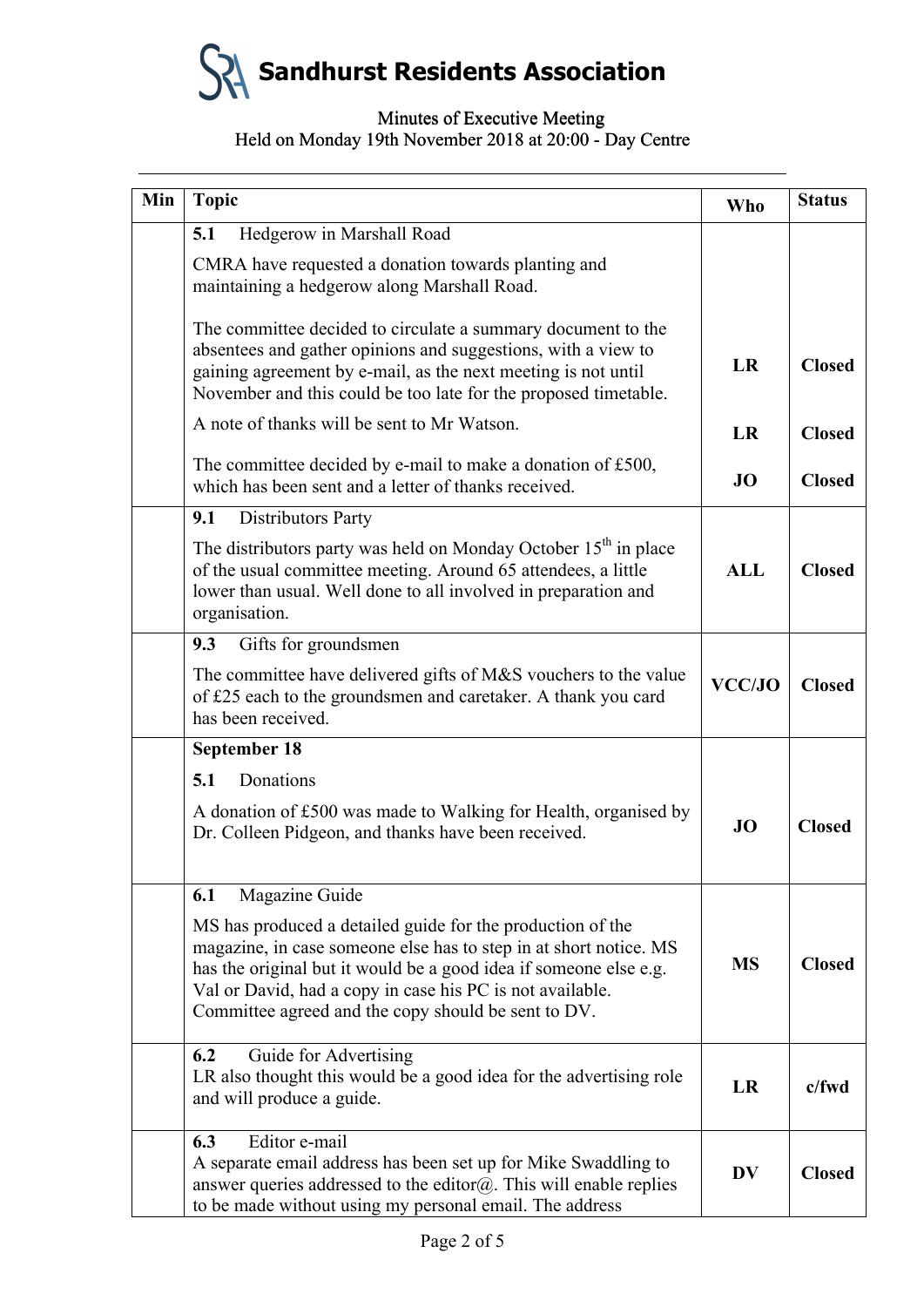**Sandhurst Residents Association**

# Minutes of Executive Meeting Minutes of Executive Meeting Held on Monday 19th November 2018 at 20:00 - Day Centre

| Min              | <b>Topic</b>                                                                                                                                                                                                                                                                                                                                                                | <b>Who</b> | <b>Status</b> |
|------------------|-----------------------------------------------------------------------------------------------------------------------------------------------------------------------------------------------------------------------------------------------------------------------------------------------------------------------------------------------------------------------------|------------|---------------|
|                  | is editor.sramag@gmail.com - DV will reroute.                                                                                                                                                                                                                                                                                                                               |            |               |
|                  | Councillor page in the magazine<br>9.1                                                                                                                                                                                                                                                                                                                                      |            |               |
|                  | The Blackwater Buzz magazine includes a question and answer<br>page for the local councillor, which LR proposed as a good idea<br>for the SRA magazine. There was some discussion over whether<br>the political neutrality of the SRA would be bought into question<br>but the general opinion was that elected representatives answering<br>queries would not affect this. |            |               |
|                  | The opinion of the town council is to be obtained.                                                                                                                                                                                                                                                                                                                          | LR         |               |
| $\boldsymbol{4}$ | <b>Treasurer's Report</b>                                                                                                                                                                                                                                                                                                                                                   |            |               |
|                  | Figures as at end October:                                                                                                                                                                                                                                                                                                                                                  |            |               |
|                  | <b>Current Account</b><br>£ 6,050.66                                                                                                                                                                                                                                                                                                                                        |            |               |
|                  | Reserve Account<br>£25,430.31                                                                                                                                                                                                                                                                                                                                               |            |               |
|                  | <b>Total</b><br>£31,480.97                                                                                                                                                                                                                                                                                                                                                  |            |               |
| 5                | <b>Donations</b>                                                                                                                                                                                                                                                                                                                                                            |            |               |
|                  | None                                                                                                                                                                                                                                                                                                                                                                        |            |               |
| 6                | <b>Magazine</b>                                                                                                                                                                                                                                                                                                                                                             |            |               |
|                  | Income for this edition was £1,936. There is a £60 underpayment,<br>which is being chased.                                                                                                                                                                                                                                                                                  |            |               |
|                  | 7 advertisers have left this month, 3 saying they will come back<br>for the March edition.                                                                                                                                                                                                                                                                                  |            |               |
|                  | This has left the editors having to fill $4\frac{3}{4}$ additional pages with<br>copy, which has been achieved. However, it is a concern that the<br>magazine is seen to be carrying fewer adverts, both from an<br>advertising and a finance point of view.                                                                                                                |            |               |
| 6.1              | The December edition will be ready to send tomorrow after the<br>addition of the article about Christmas trees and proof reading.                                                                                                                                                                                                                                           | <b>MS</b>  |               |
| 6.2              | Ideas for future articles were discussed. It was noted that the<br>schools have not been giving much input recently. The schools<br>that advertise will be contacted to point out that there is free space<br>available to them to use for information of general interest, but not<br>advertising.                                                                         | LR         |               |
| 6.3              | A potential new article for the March edition will detail the<br>developments proposed for the Sandhurst area. This will be<br>checked with the council.                                                                                                                                                                                                                    | <b>MS</b>  |               |
| $\overline{7}$   | Website                                                                                                                                                                                                                                                                                                                                                                     |            |               |
|                  | Photos of memorials in France were added for the Remembrance                                                                                                                                                                                                                                                                                                                |            |               |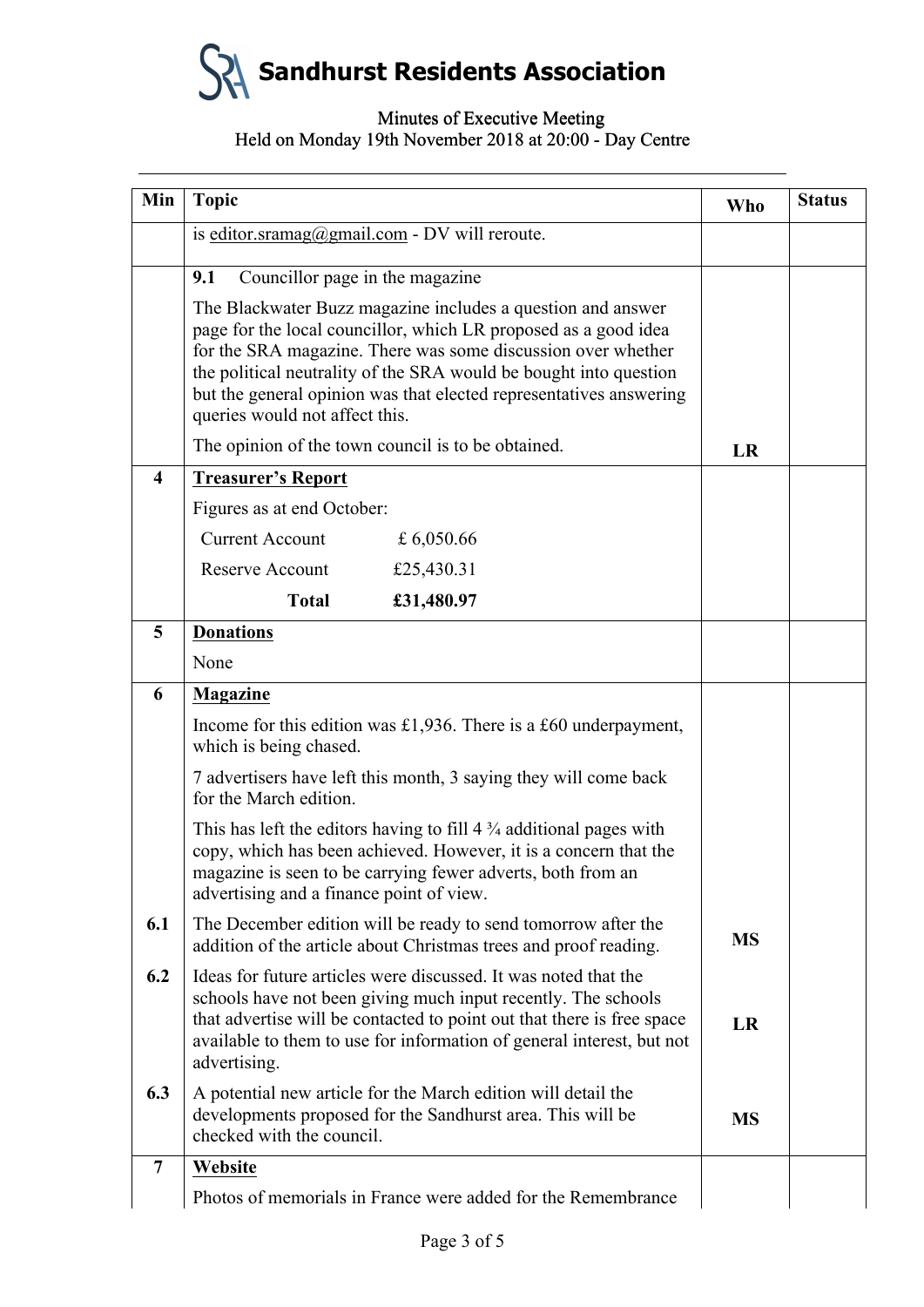**Sandhurst Residents Association**

## Minutes of Executive Meeting Minutes of Executive Meeting Held on Monday 19th November 2018 at 20:00 - Day Centre

| 8                                                      |                                                                                                                                                                                                                                                                                                                                                                                                                                                                                                                                                                                               | <b>Who</b> |  |
|--------------------------------------------------------|-----------------------------------------------------------------------------------------------------------------------------------------------------------------------------------------------------------------------------------------------------------------------------------------------------------------------------------------------------------------------------------------------------------------------------------------------------------------------------------------------------------------------------------------------------------------------------------------------|------------|--|
|                                                        | period.                                                                                                                                                                                                                                                                                                                                                                                                                                                                                                                                                                                       |            |  |
|                                                        | Recycling                                                                                                                                                                                                                                                                                                                                                                                                                                                                                                                                                                                     |            |  |
|                                                        | The BFC Executive Committee have decided, in a closed forum,<br>that, from April 2019, the council will no longer collect recycling<br>material from non-domestic establishments. This includes not only<br>commercial businesses, but schools, libraries, churches and<br>charities such as the Day Centre. The council will remove the<br>recycling bins supplied to these organisations in March. Those<br>affected will all have to negotiate their own collections with<br>external contractors. This seems to be an unhelpful decision at a<br>time when recycling is to be encouraged. |            |  |
| 8.1                                                    | A letter to BFC expressing concern is to be drafted.                                                                                                                                                                                                                                                                                                                                                                                                                                                                                                                                          | <b>DV</b>  |  |
| 9                                                      | <b>AOB</b>                                                                                                                                                                                                                                                                                                                                                                                                                                                                                                                                                                                    |            |  |
|                                                        | The partially built houses by the Rackstraw traffic lights are<br>appealing against the decision that the roof line is higher than the<br>plans show. This is likely to leave the site in the current state for at<br>least 6 months.                                                                                                                                                                                                                                                                                                                                                         |            |  |
| 9.1                                                    | A list of the donations given in the preceding six months is to be<br>produced for inclusion in the March edition of the magazine.                                                                                                                                                                                                                                                                                                                                                                                                                                                            | JO         |  |
|                                                        | Some land for sale notices have been erected in the High Street.<br>These are deemed to be for the purpose of encouraging calls to<br>identify further available land, rather than offering sales.                                                                                                                                                                                                                                                                                                                                                                                            |            |  |
| 9.2                                                    | The question of the development of two houses behind the Rose $\&$<br>Crown pub, and the possible sale of the pub itself, is to be raised<br>with Michael Brossard.                                                                                                                                                                                                                                                                                                                                                                                                                           | <b>JO</b>  |  |
|                                                        | The meeting closed at 21.50 hours.                                                                                                                                                                                                                                                                                                                                                                                                                                                                                                                                                            |            |  |
| Agenda<br>1.<br>2.<br>3.<br>4.<br>5.<br>6.<br>7.<br>8. | Apologies<br><b>Approve Previous Minutes</b><br><b>Matters Arising</b><br>Treasurer's Report<br>Donations<br>Magazine<br>Website<br>Recycling                                                                                                                                                                                                                                                                                                                                                                                                                                                 |            |  |

### **Agenda**

- 1. Apologies
- 2. Approve Previous Minutes
- 3. Matters Arising
- 4. Treasurer's Report
- 5. Donations
- 6. Magazine
- 7. Website
- 8. Recycling